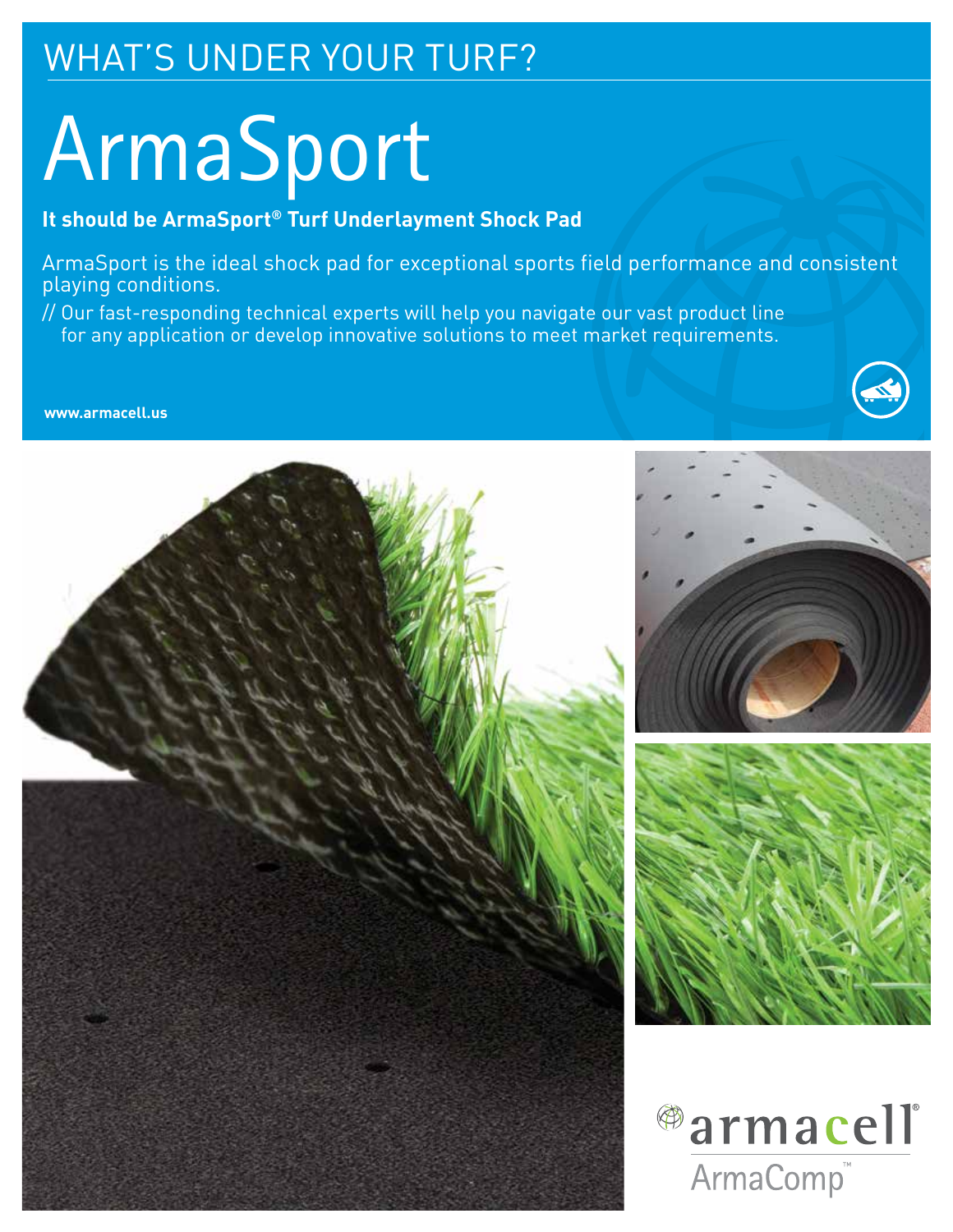# **WHAT'S UNDER YOUR TURF?**

# ArmaSport

## For safety and performance, your synthetic field's success starts UNDER the turf.

ArmaSport® turf underlayment pad stabilizes and cushions the playing surface providing consistent shock attenuation across the field. Its optional drainage system and elastomeric material construction ensure greater field performance, durability and longevity. The ArmaSport pad system is the ideal, safer choice with or without granular infill systems.

- // Provides consistent shock attenuation
- // 100% protection, 100% of the time
- // Unlike infill, no loss or migration of the cushioning material
- // Turf-carpet widths make installation fast
- // Made in USA



# 100% Protected from Goal to Goal

ArmaSport turf underlayment shock pad is a superior turf pad for exceptional sports field performance and consistent playing conditions. Continuous shock pad installations like ArmaSport TU2 meet the G-MAX standard and provide consistent shock attenuation across 100% of the field, 100% of the time. There's no movement of the cushioning material to edges, and no direct contact with players.

#### **Safer and More Durable**

- // Using an ArmaSport pad under turf fields ensures more consistent shock attenuation across the field than other non-pad systems.
- Tested to FIFA 2 Star test methods
- // Tested to ASTM F355 test methods

#### **Innovative Drainage Options**

Perforation for water drainage available // Ridge pattern available for enhanced drainage

#### **Synthetic Turf Applications**

- Field Hockey, Football, Soccer, Lacrosse
- Multi-purpose
- // Indoor multi-use, practice fields
- // Indoor portable systems

#### **Variety of Options**

- // Closed cell rubber foams in two densities and firmnesses to meet strictest specifications. Additional firmnesses and custom thicknesses available upon request
- // Currently used in turf underlayment / field padding applications worldwide

#### **Environmentally Friendly**

- An Armacell PVC / NBR elastomeric pad system adds durability and longevity to a field
- Armacell turf underlayment materials are low phthalate products and meet the phthalate threshold requirements (<0.1%) of the CPSIA / CPSC Improvement Act of 2008 public law 110-114
- // Does not contain lead, cadmium, mercury or formaldehyde, and meets the global REACH and RoHS requirements covering prohibited substances
- // Manufactured with antimicrobial protection against fungi, mold and bacteria

#### **Sizes**

- // Width: 60" typical<br>// Thickness: Typical
- Thickness: Typical application thicknesses: 3/8" (9.5 mm) or 5/8" (15 mm)
- // Length 3/8" x 200-' length and 5/8" x 180' length rolls.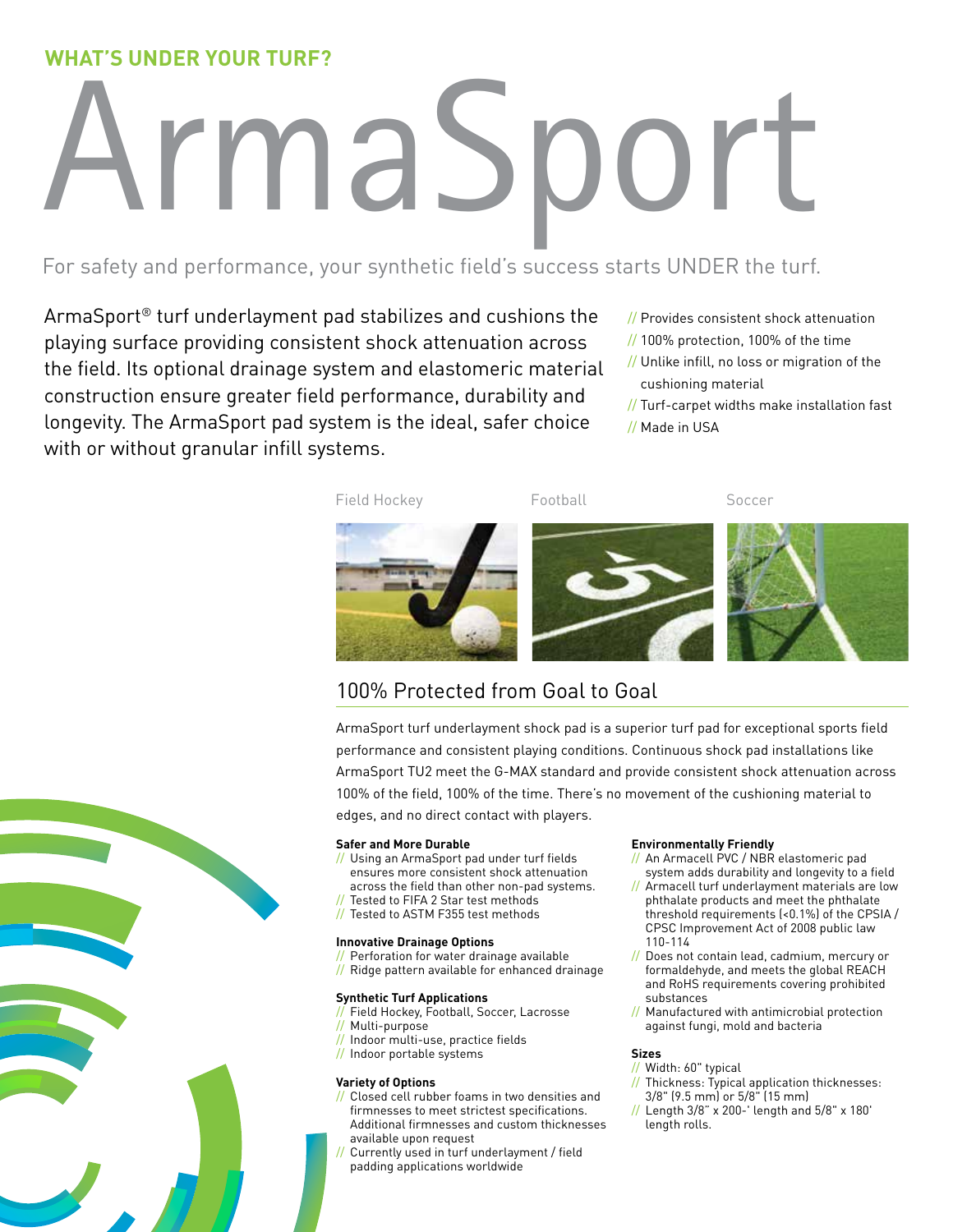

# TECHNICAL DATA SUMMARY

Armacell manufactures closed cell elastomeric foam that is currently used in turf underlayment / sports field shock pad applications. Following is physical property information for padding materials including shock absorption (G-max) and water infiltration / impermeability.

#### **Quick Physical Property Guide**

| <b>ArmaSport</b> | Density<br>$(lb/ft^3)$ | Density<br>(kg/m <sup>3</sup> ) | 25% Compression<br><b>Deflection (psi)</b> | 25% Compression<br><b>Deflection (kPa)</b> | Polvmer   | Color |
|------------------|------------------------|---------------------------------|--------------------------------------------|--------------------------------------------|-----------|-------|
| TU <sub>2</sub>  | $6.5 - 8.5$            | 136<br>104 -                    |                                            | $41.4 - 62.$                               | PVC / NBR | Black |

## **Water Infiltration / Drainage**

- **Test Method:** British Standard (BS) 7044 Method 4
- Title: Determination of infiltration rate-buffered ponding-type infiltrometer
- **Standard Turf Description** = 42 oz. (2.25" Pile Height) Monofilament Synthetic Turf
- Infill: 3.3 lbs / ft<sup>2</sup> Rubber mixed with 3.0 lbs / ft<sup>2</sup> Sand

#### **Armacell ArmaSport® Turf Underlayment Pad**

| TU <sub>2</sub>                                                   | TU2                                           | TU2                                                                                                | <b>NO PAD</b>            |  |
|-------------------------------------------------------------------|-----------------------------------------------|----------------------------------------------------------------------------------------------------|--------------------------|--|
| Pad Description:<br>5/8" flat pad<br>no ridges and not perforated | Pad Description:<br>5/8" perforated, flat pad | Pad Description:<br>5/8" ridges and perforated pad<br>Note: Pad was tested with<br>ridge side down |                          |  |
| Inches / hour = $3$                                               | Inches / hour = $25$                          | Inches $/$ hour = 31                                                                               | Inches / hour = $52$     |  |
| Centimeters / hour = $7$                                          | Centimeters / hour = $64$                     | Centimeters / hour = 79                                                                            | Centimeters / hour = 132 |  |

Note: Drainage was lateral between the turf and pad

#### **Shock Absorption: G-Max**

**Testing Procedures:** Testing was conducted according to ASTM F1936 (2015). The testing climate was 23˚C, 45% relative humidity. Point locations are documented in test report (available upon request).

| System 1<br>System 2                                                                                |                                                                                                                                                                                                          | System 3                                                                                                                                                                                               |                                    |  |
|-----------------------------------------------------------------------------------------------------|----------------------------------------------------------------------------------------------------------------------------------------------------------------------------------------------------------|--------------------------------------------------------------------------------------------------------------------------------------------------------------------------------------------------------|------------------------------------|--|
| A field hockey type turf with a nominal pile height<br>of 1/2". No infill was used for this system. | An infilled system with pile length of nominally<br>1.75". Infill / sand was provided by Armacell. Infill<br>was placed to a nominal depth of 1.25", leaving<br>approximately 0.5" of the piles exposed. | An infilled system with pile length of nominally<br>2.0". Infill / sand was provided by Armacell. Infill<br>was placed to a nominal depth of 1.5", leaving<br>approximately 0.5" of the piles exposed. |                                    |  |
| 2nd $/$ 3rd<br><b>Impact Average</b>                                                                | 2nd / 3rd<br><b>Impact Average</b>                                                                                                                                                                       |                                                                                                                                                                                                        | 2nd / 3rd<br><b>Impact Average</b> |  |
| 135<br>3/8" Foam<br>$3/8"$ Foam                                                                     | 95                                                                                                                                                                                                       | $3/8"$ Foam                                                                                                                                                                                            | 101                                |  |
| $1/2$ " Foam<br>$1/2$ " Foam<br>114                                                                 | 84                                                                                                                                                                                                       | $1/2$ " Foam                                                                                                                                                                                           | 102                                |  |
| 5/8" Foam<br>$5/8$ " Foam<br>105                                                                    | 70                                                                                                                                                                                                       | $5/8$ " Foam                                                                                                                                                                                           | 93                                 |  |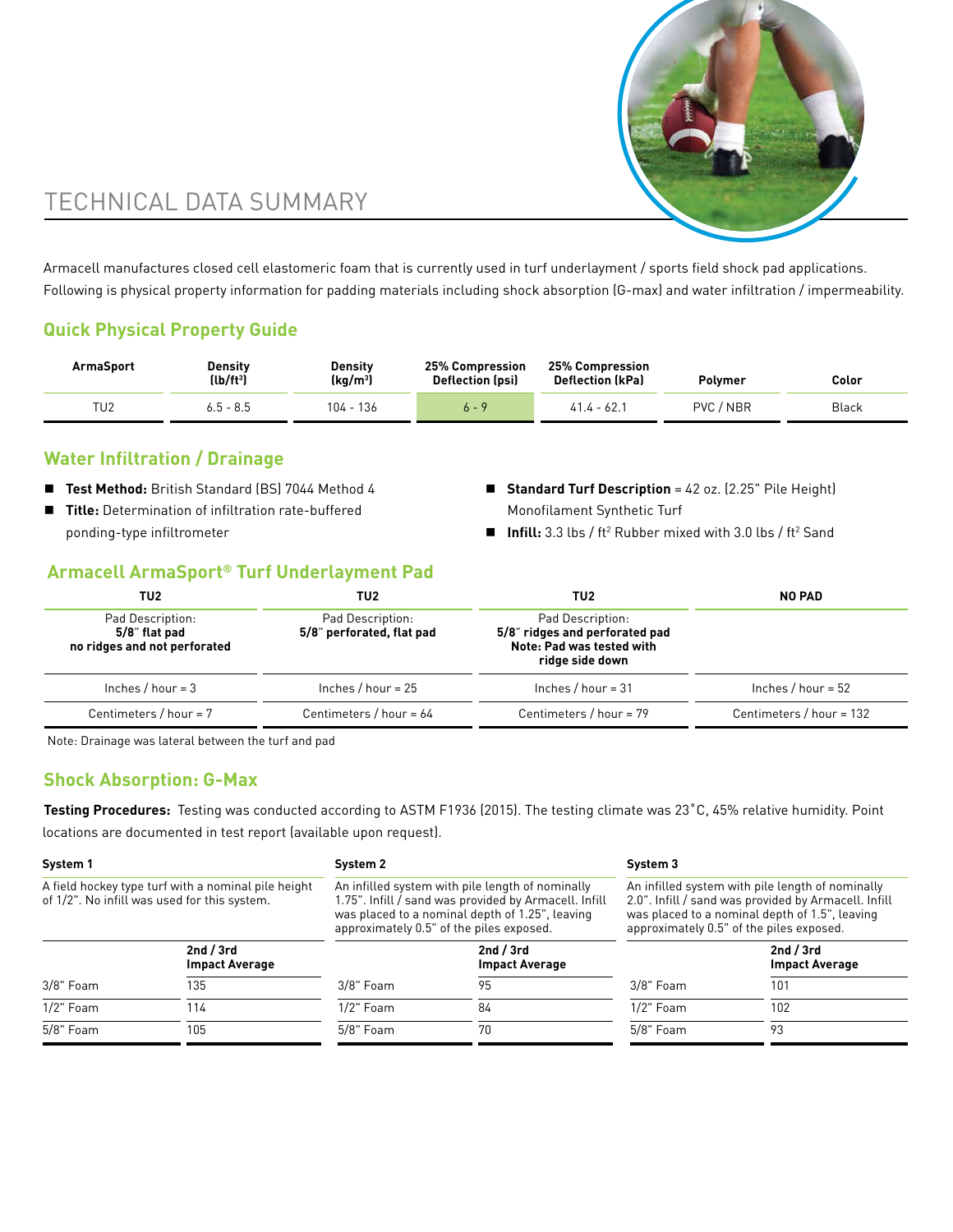# PHYSICAL PROPERTIES GUIDE CHART

| <b>Physical Property</b>                                                                                                 | <b>ArmaSport</b><br>TU <sub>2</sub>                                       |  |  |
|--------------------------------------------------------------------------------------------------------------------------|---------------------------------------------------------------------------|--|--|
| Polymer                                                                                                                  | PVC / NBR*                                                                |  |  |
| Color                                                                                                                    | <b>Black</b>                                                              |  |  |
| Form                                                                                                                     | Rolls (Sheets Available)                                                  |  |  |
| Ridges                                                                                                                   | Available with and without                                                |  |  |
| Perforation                                                                                                              | Available with and without                                                |  |  |
| <b>ASTM D 1056 Designation</b>                                                                                           | 2A2 / 2C2 / 2B2                                                           |  |  |
| Compression Deflection, 25% (psi) per<br><b>ASTM D 1056</b>                                                              | $6 - 9$ psi<br>$[41.4 - 62.1 kPa]$                                        |  |  |
| Density per ASTM D 1056, lb / ft <sup>3</sup>                                                                            | $6.5 - 8.5$ lb / ft <sup>3</sup><br>$(104 - 136 \text{ kg} / \text{m}^3)$ |  |  |
| Compression set, 50% compression,<br>22 h @ room temperature, 24 h recovery,<br>% of original deflection per ASTM D 1056 | 30% max                                                                   |  |  |
| Water Absorption by wt. % per ASTM D 1056                                                                                | 5%                                                                        |  |  |
| Tensile Strength per ASTM D 412 Die A, psi<br>[kPa]                                                                      | 80 psi min<br>(551 kPa min)                                               |  |  |
| Elongation per ASTM D 412 Die A, %                                                                                       | 80% min                                                                   |  |  |
| Tear Strength per ASTM D 624 Die C, lb/in                                                                                | 10 lb $/$ in min<br>$(1.75 \text{ kN} / \text{m min})$                    |  |  |

\* TU2 is 100% virgin material and does not contain recycled tire material.

#### **All Armacell ArmaSport Pads**

| Water Infiltration Rate per BS 7044 Method 4<br>(in / hour) and (cm / hour) | 5/8" flat pad (no ridges or perforation)<br>under standard turf and infill: | 3" (7 cm) / hour                                       |  |
|-----------------------------------------------------------------------------|-----------------------------------------------------------------------------|--------------------------------------------------------|--|
|                                                                             | 5/8" flat perforated pad under standard<br>turf and infill:                 | 25" (64 cm) / hour                                     |  |
|                                                                             | 5/8" ridged and perforated pad under<br>standard turf and infill:           | 31" [79 cm] / hour                                     |  |
|                                                                             | No pad under standard turf and infill:                                      | 52" (132 cm) / hour                                    |  |
| Fungus Resistance per ASTM G 21                                             | Rating 0<br>Specimen remained<br>free of fungal growth                      | Rating 0<br>Specimen remained<br>free of fungal growth |  |
| Ozone Resistance per ASTM D 1171                                            | Rating 0<br>No Cracking                                                     | Rating 0<br>No Cracking                                |  |

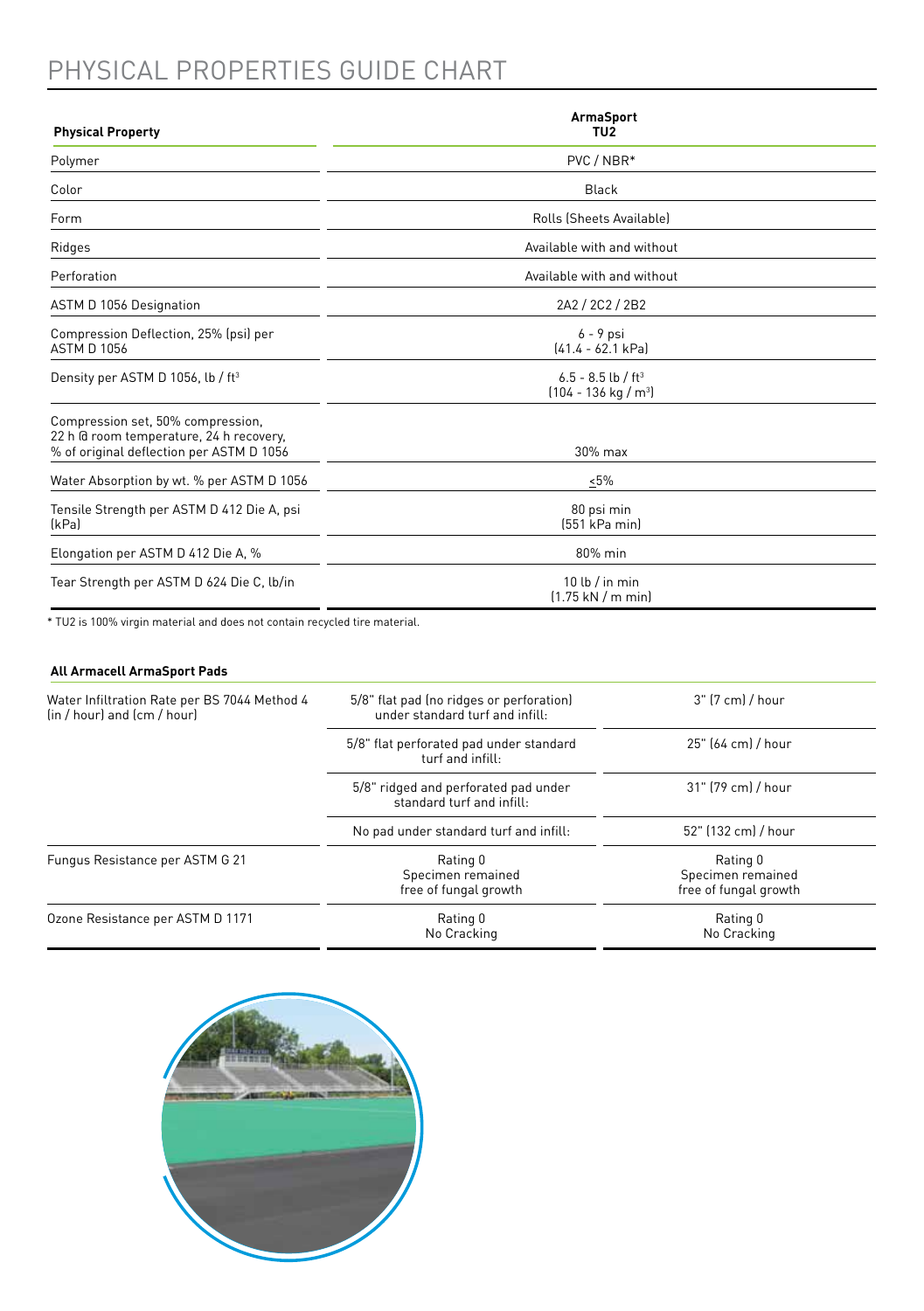

 $\rm \odot$ 

تېرىرىر

:۱: